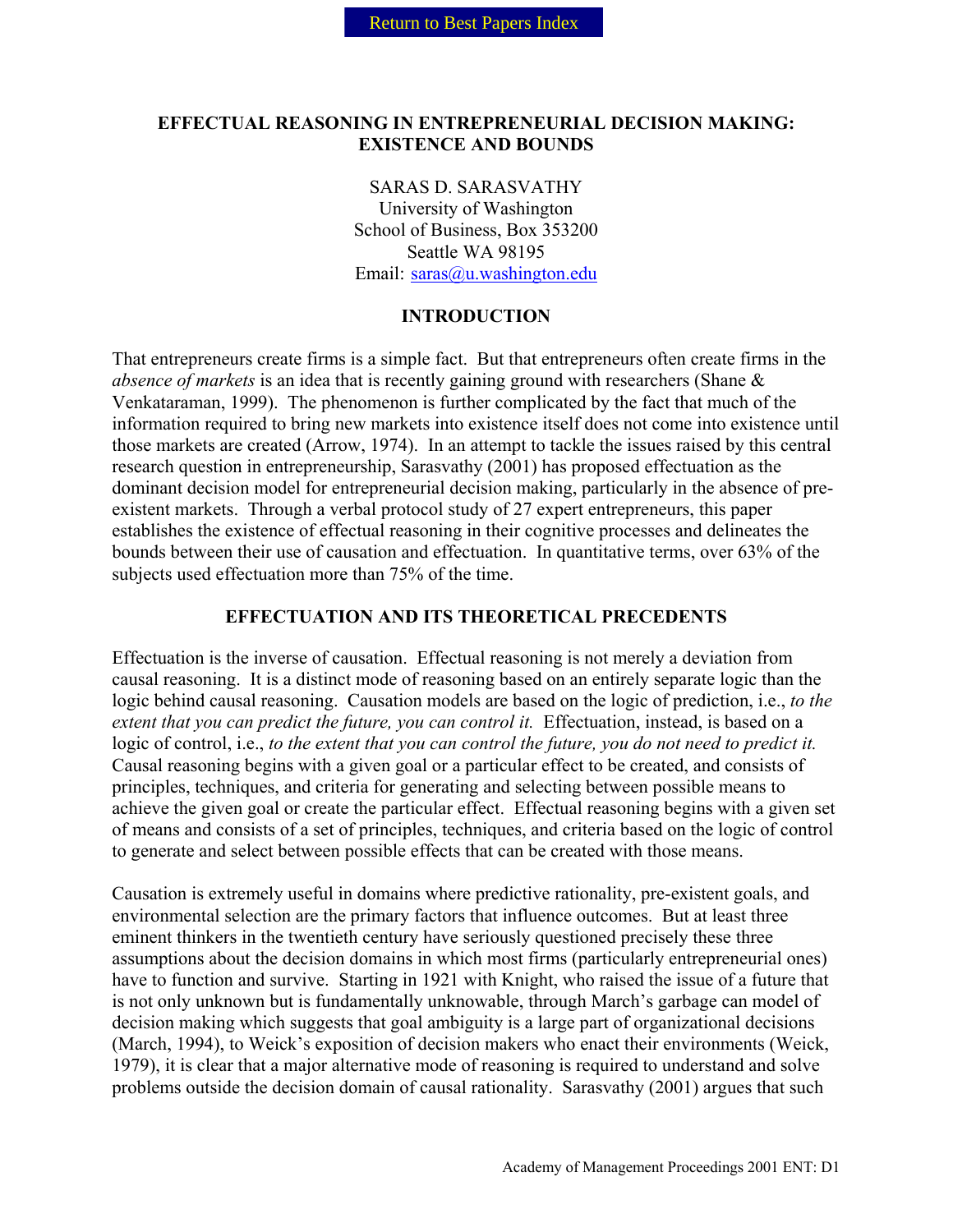an alternative to causal rationality is not some form of deviation from "rationality" or a type of "irrationality", but an *alternate category of rationality* based on effectual reasoning.

Precisely in domains where prediction is untenable, goals are ambiguous, and the decision makers themselves influence the environment, effectuation functions in a non-random fashion and allows decision makers to make *reasoned* and informed choices. Effectual reasoning, therefore, *integrates* the Knightian, Marchian, and Weickian problem spaces and techniques to provide a new, but theoretically fully funded alternative to causal reasoning.

A simple example should help clarify and distinguish between the two types of processes. Imagine a chef assigned the task of cooking dinner. There are two ways the task could be organized. The first case would be where the host or client has picked out a menu in advance. All the chef needs to do is to list the ingredients needed, shop for them and then actually cook the meal. This is a process of causation. It starts with a given menu and focuses on selecting between effective ways to prepare the meal. The second case would be when the host asks the chef to look through the cupboards in the kitchen for possible ingredients and utensils, and cook a meal. Here, the chef has to imagine possible menus based on the given ingredients and utensils, select one, and then prepare the meal. This is a process of effectuation. It starts with given ingredients and utensils, and focuses on preparing one of many possible desirable meals with them.

To extend the simple example to business, imagine the manufacture of a product. In the case of causal reasoning, estimates of market demand are provided in advance, together with possible product lines and their costs; the manufacturer needs simply to procure the raw materials and process and assemble them according to the predetermined plan. In the case of effectuation, the manufacturer has only a general idea that *might* lead to a product that *could* be marketed profitably. Gillette was looking for something that customers would have to purchase repeatedly (McKibben, 1998). While he was shaving one morning, it occurred to him that a non-permanent razor might fit his specification. He then had to develop a cheap, effective removable-blade razor, generate plans for creating an adequate initial market, search for sources of funds to get started, and so on, his goals continually changing as he gained new knowledge and precommitted stakeholders from his initial efforts.

# **BACKGROUND AND HYPOTHESIS: THE THREE URNS OF FRANK KNIGHT**

It was Frank Knight in 1921 who put the entrepreneur firmly on center stage in economics by showing that the existence of "profit" was inextricably related to the necessity to deal with uncertainty, particularly the type of uncertainty that could neither be diversified away, nor reduced over time through empirical experimentation and learning in pre-existent markets (Knight, 1921). He classified the knowledge (or ignorance) in our decisions involving the future under three types of uncertainty – usually referred to by Knightian scholars as  $(1)$  risk,  $(2)$ uncertainty, and (3) true Knightian uncertainty.

The commonly used statistical metaphor of the urn containing different colored balls serves to illustrate the difference between *risk* and *uncertainty* (Kamien, 1994). Problems involving risk are akin to a speculative game with an urn containing 5 green balls and 5 red balls. The drawer of a red ball is awarded a prize of \$50. For any given draw, we can precisely calculate the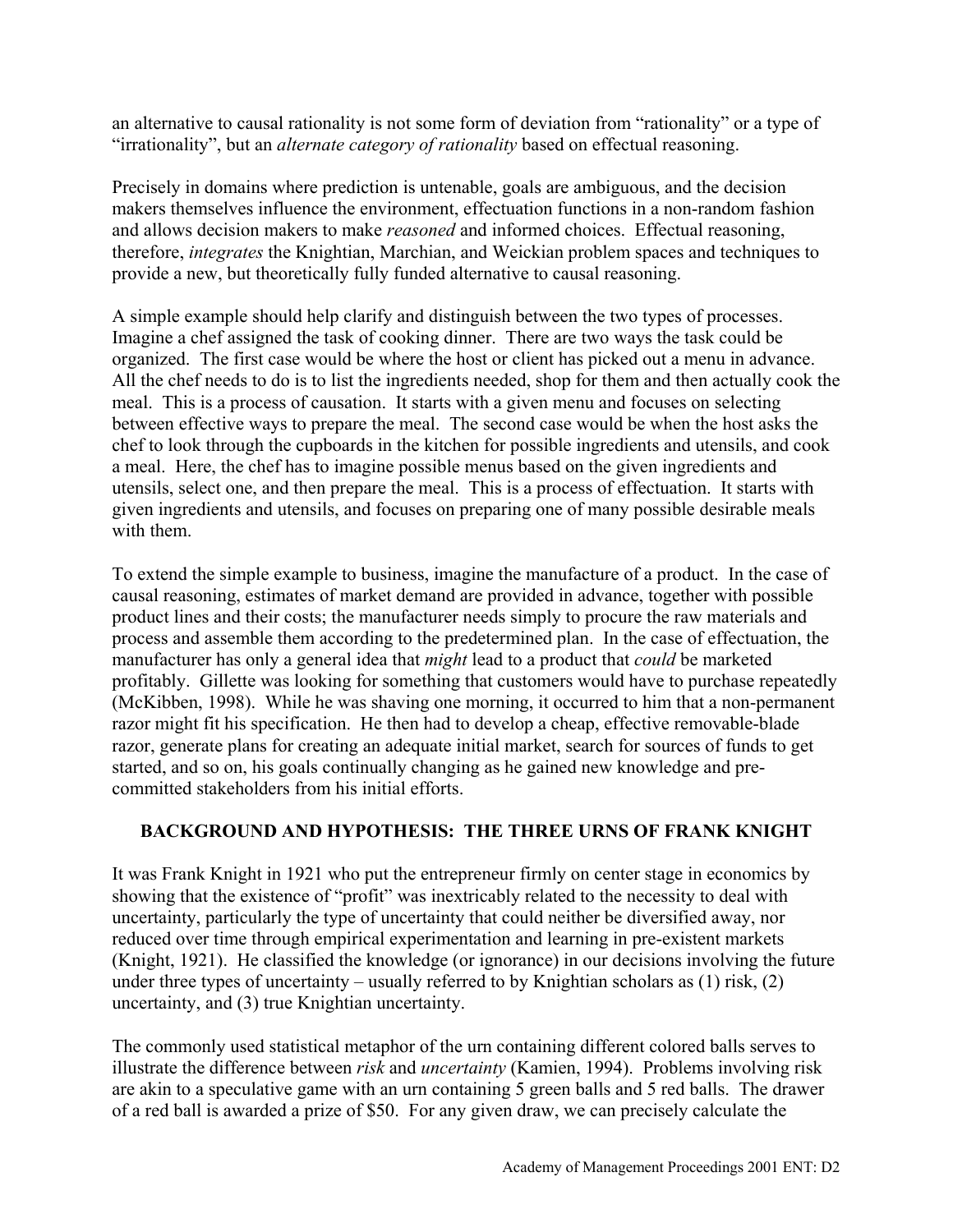probability of getting a red ball, because we know the underlying distribution of balls inside the urn from which we are making the draw. Problems involving uncertainty involve the same award of \$50 for the draw of a red ball -- except this time we do not know how many balls are in the urn, of which colors, or even if there are any red balls at all in the distribution. In statistical terminology, decisions involving the first type of urn with the known distribution call for classical analytical techniques; and the decisions involving the second type of urn with the unknown distribution call for estimation techniques. Once the underlying distribution is discovered through estimation procedures, the urn with the unknown distribution is transformed, as it were, into the urn with the known distribution and becomes susceptible to analytical techniques.

Experiments by researchers developing normative models have demonstrated that human beings in general prefer the "risky or known distribution" urn over the "uncertain or unknown distribution" urn (Ellsberg, 1961). But entrepreneurship researchers have speculated that since entrepreneurs have been shown to have a high tolerance for ambiguity, they would have a preference for the urn with the unknown distribution (Dickson & Giglierano, 1986; Kamien, 1994).

The theory of effectuation, however, deals with the third urn of *true Knightian uncertainty,* and suggests a rather different logic for the choice process than the two explicated above: "Whatever the initial distribution of balls in the urn, I will continue to acquire red balls and put them in the urn. I will look for other people who own red balls and induce them to become partners and put their balls in the urn. As time goes by, there will be so many red balls in the urn that almost every draw will obtain one. On the other hand, if I and my acquaintances have only green balls, we will put them in the urn, and when there are enough, will create a new game where green balls win." Of course, such a view may express hopes rather than realities, and many entrepreneurs in the real world do fail. This fact does not negate the hypothesis that they are often more concerned with molding, or even creating, the part of the world with which they are concerned than with predicting it and reacting to the prediction.

For the purposes of this study, the first approach is called  $-$  i.e., decision models dealing with the "known distribution" -- ANL (for analytical approaches). ANL includes traditional market research techniques such as focus groups and questionnaires and/or hiring professionals to study the market and come up with decision alternatives. The second – i.e., decision models dealing with the "unknown distribution" – is deemed BAN (for Bayesian approaches – "Bayesian" stands for all types of statistical estimation using iterative discovery procedures). BAN primarily includes test marketing, trial ballooning and other systematic techniques of experimentation and iterative learning aimed at discovering the structure and shape of the potential market. At their logical core, both ANL and BAN are causation models. They require the decision maker to start with a pre-defined potential market and seek information about it using two different categories of approaches – analytical (ANL) and estimation (BAN). In contrast, effectuation, referred to as EFF for hypothesis testing, incorporates the logic of control, and involves attempts to shape and *create* the potential market rather than divine it through analytical or estimation techniques. EFF includes not only garbage can type heuristics, but explicit statements rejecting techniques of ANL and BAN, as well as awareness of the ability to shape the environment through pre-commitments from key stakeholders.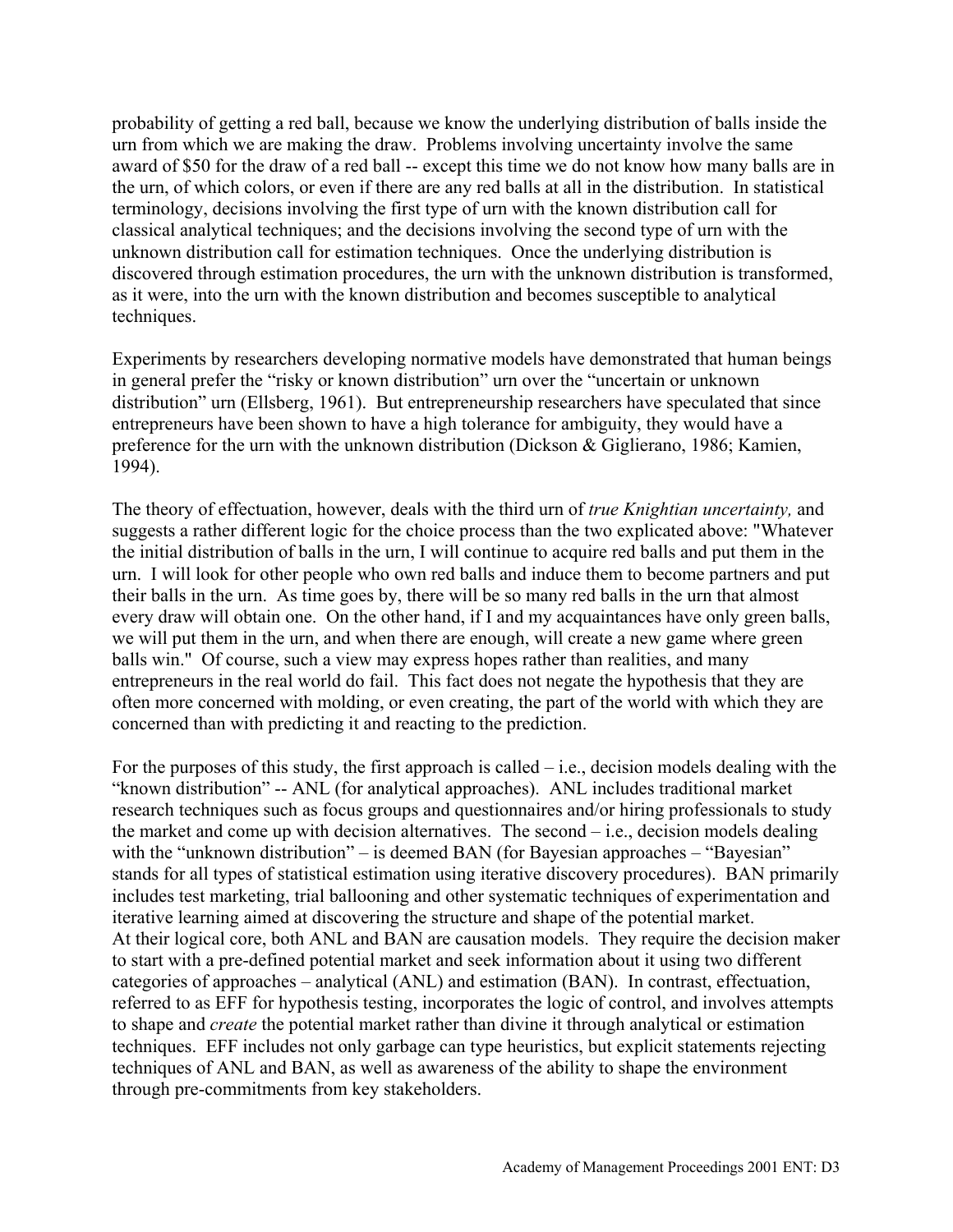The central hypothesis for the first stage of data analysis can now be stated as:

*When faced with creating a firm that markets a new product, expert entrepreneurs prefer effectuation (EFF) to the two types of traditional market research techniques involving analysis (ANL) and estimation (BAN).*

### **METHOD**

The principal methodological logic for this study came from Ericsson  $\&$  Simon (1993). This logic was implemented through procedures prescribed by the same source and supplemented by inductive qualitative analysis procedures from classic texts on qualitative research methods.

The study proceeded as follows: First, entrepreneurial expertise was operationalized as a set of criteria for sample selection. Second, a research instrument was developed to capture the information seeking tasks involved in discovering and/or creating the market for a new product. Third, the subjects completed the think aloud task and their concurrent verbal protocols were collected. Coding and analysis of the protocols proceeded in two stages. In the first stage, the hypothesis was tested and the existence of effectual reasoning established. In the second, a process model of effectuation contained in the protocols was inductively extracted.

#### **Subjects**

For the purposes of this study, an expert entrepreneur is defined as a person who, either as an individual or as part of a team, has founded a company, remained with the company for several years, and taken it public. The characteristics of the final subject pool suggest that the sample is fairly representative of the population of expert entrepreneurs. Subjects from 17 states across the US were all male, 90% American, aged between 40 and 82, with two thirds having graduate degrees. Besides founding a company, actively running it, and taking it public, the subjects have a variety of entrepreneurial experiences including multiple ventures, failures both before and after their successes, mergers and acquisitions, major PR coups and disasters, taking a public company private, etc. The companies they built and are currently involved in range in annual sales from \$200 Million to \$6.5 Billion as of March 1997. The companies also span a very wide range of industry groups, including retail goods and services, household products, teddy bears, ice cream, razors, security services, contract programming, computers, software, biotechnology, telecommunications, media, steel, railroads, power plants, and more.

# **The Research Instrument**

Subjects were given a detailed description of an imaginary product called *Venturing*. Since the sample varied (intentionally) in all aspects except entrepreneurial expertise, the decision problem used in the study had to be chosen so as not to technologically or otherwise bias some subjects against others. Therefore entrepreneurship itself was made the product for which the subjects had to identify/create a market. *Venturing* is an imaginary game of entrepreneurship. Based on the description, subjects were asked to answer the following five questions:

- 1. Who could be your potential customers for this product?
- 2. Who could be your potential competitors for this product?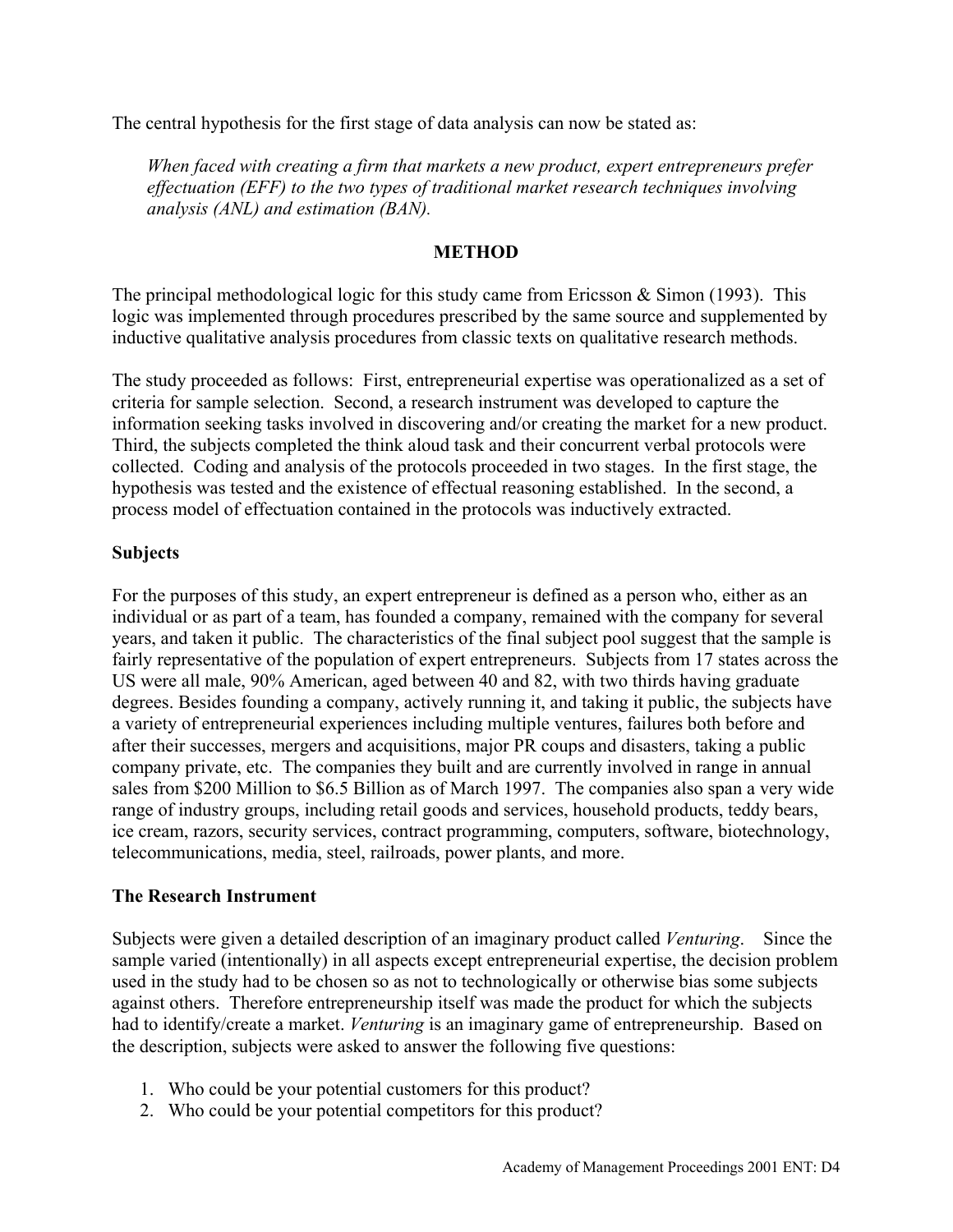- 3. What information would you seek about potential customers and competitors -- list questions you would want answered.
- 4. How will you find out this information -- what kind of market research would you do?
- 5. What do you think are the growth possibilities for this company?

Protocols from Question 4, hereafter called the MR question, were used to test the central hypothesis. Thereafter, protocols from all the questions were analyzed to develop the grounded process of effectuation that the subjects used.

# **DATA ANALYSIS 1: TESTING THE HYPOTHESIS**

First, the protocols from the MR question were read several times to identify relevant semantic chunks (N=235) for coding. The semantic chunk is the primary unit of analysis for hypothesis testing. A semantic chunk can range from a single phrase or sentence to a string of sentences that hang together to make a single meaningful point about the decision at hand. Second, the chunks were coded by the author and an external coder into three main categories ANL, BAN and EFF -- developed especially to test the hypothesis in the study. Inter-coder reliability was established through a Cohen's kappa of 0.90 significant at  $p < 0.01$ . A Chi-square test with Yates correction ( $\chi^2$  = 99.62; p < .001) provided strong evidence for not rejecting the hypothesis. For additional rigor, a second test of the hypothesis was conducted using the method called Borda count from the social choice literature. In quantitative terms, the results showed that more than 63% of all the statements made by 74% of the subjects (20 out of 27) were statements of effectuation; 7 of the 27 did not make *any statements other than EFF*.

# **DATA ANALYSIS 2: DEVELOPING A PROCESS MODEL OF EFFECTUATION**

Having discovered that except for 4 out of 27, the subjects did not use causal reasoning to any meaningful extent, the focus of the analysis shifted to the task of identifying the specific process model of effectuation that these 23 used instead. The contents of the protocols were analyzed using simple process tracing methods, such as those developed and used by researchers in cognitive science as a preliminary step to writing expert systems (Haines, 1974).

Exactly as suggested by the model of effectual reasoning, the subjects started their decision making process with a given set of means, rather than a pre-determined goal, to select their first customer (Stage i). Three categories of "means" emerged from the data. Subjects selected their first "customer" based on any one or a combination of the three categories: (1) Who they (the subjects) were; (2) What they knew; and (3) Whom they knew. Converting the initial customer into a strategic partner was the most popular method of developing a customer/segment definition (Stage ii). The process for moving from this initial segment to the creation of a market consisted of two additional stages: (iii) Adding segments either through the development of additional products for the initial segment or through expanding strategic partnerships; and, (iv) Defining a market (at the *end* of the process) through a strategic vision for the company. In all, starting with exactly the same imaginary product, the 27 entrepreneurs ended up creating 18 different firms often in completely disparate markets/industries.

When put together as a process model, it became increasingly clear that the process emerging out of the data was an inversion of the causal reasoning that we teach students in entrepreneurship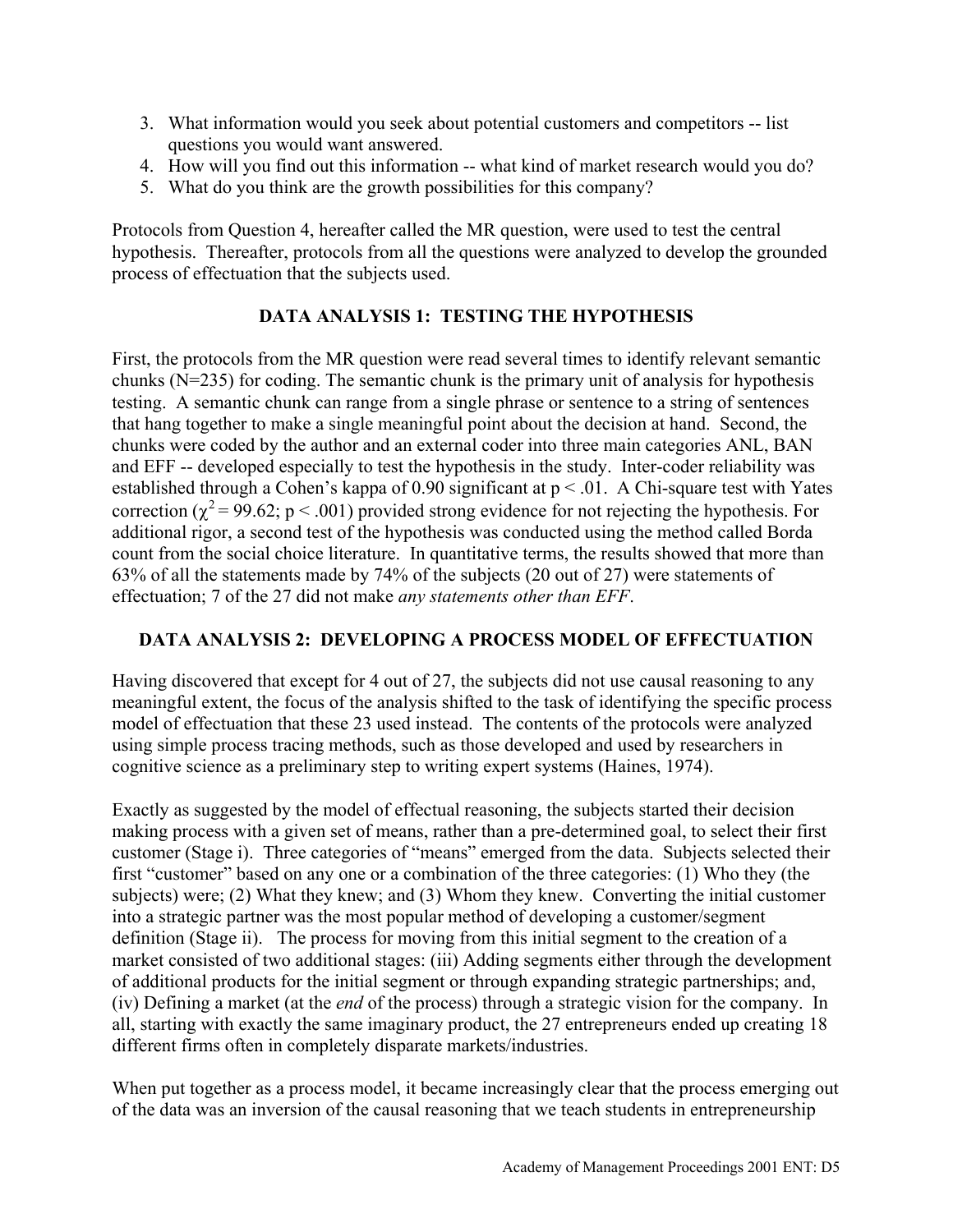classes. A decision maker who uses the textbook model would begin with *the* "market" – i.e., the universe of all possible customers for *Venturing*. This market would therefore be defined as all people who are computer literate and interested in either computer games or in learning about entrepreneurship or both. This pre-defined market would then be segmented based on variables such as age, spending power, previous purchases of computer games and/or entrepreneurship education, geographical location etc. Information would be gathered about each of these segments and some evaluation criteria would be developed based on size, growth potential, riskreturn profile etc. One or more segments would then be selected as target segments with a view to maximizing potential return. Marketing strategies including distribution, pricing and promotion would be crafted and *Venturing* would be carefully positioned to capture the hearts and pockets of the individual customers in the target segment. *None of the subjects in this study, including the 4 who suggested using traditional market research techniques, actually used this top-down causal model for creating the market for Venturing.* 

#### **REFERENCES**

- Arrow, K. J. 1974. Limited knowledge and economic analysis. **American Economic Review**, 64(1): 1-10.
- Dickson, P. R. & Giglierano, J. J. 1986. Missing the boat and sinking the boat: A conceptual model of entrepreneurial risk**. Journal of Marketing***.* 50(3): 58-71.
- Ellsberg, D. 1961. Risk, ambiguity, and the Savage axioms. **The Quarterly Journal of Economics**. 75(4): 643-669.
- Ericsson, K. A., and Simon, H. A. 1993. **Protocol Analysis: Verbal Reports as Data**. Cambridge MA: The MIT Press.
- Haines, G. H. 1974. Process models of consumer decision making. In G. D. Hughes & M. L. Ray, eds. **Buyer/Consumer Information Processing**. Chapel Hill. University of North Carolina Press. 89-107.
- Kamien, M. 1994. Entrepreneurship: What is it? **Business Week Executive Briefing Service**. Volume 7.
- Knight, F. H. 1921. **Risk, Uncertainty and Profit**. 1933 edition New York: Houghton Mifflin.
- March J. G. 1994. **A Primer on Decision Making : How Decisions Happen**. New York : Free Press.
- McKibben, G. C. (1998). **Cutting Edge: Gillette's Journey to Global Leadership***,* Boston, Harvard Business School Press.
- Sarasvathy, S. D. (2001). Causation and effectuation: Towards a theoretical shift from economic inevitability to entrepreneurial contingency, **Academy of Management Review**, 26(2): 243-263.
- Shane, S., and S. Venkataraman (2000). 'The promise of entrepreneurship as a field of research', **Academy of Management Review***,* 25(1): 217-226.
- Weick, K. 1979. **The Social Psychology of Organizing**. Reading, MA: Addison-Wesley.